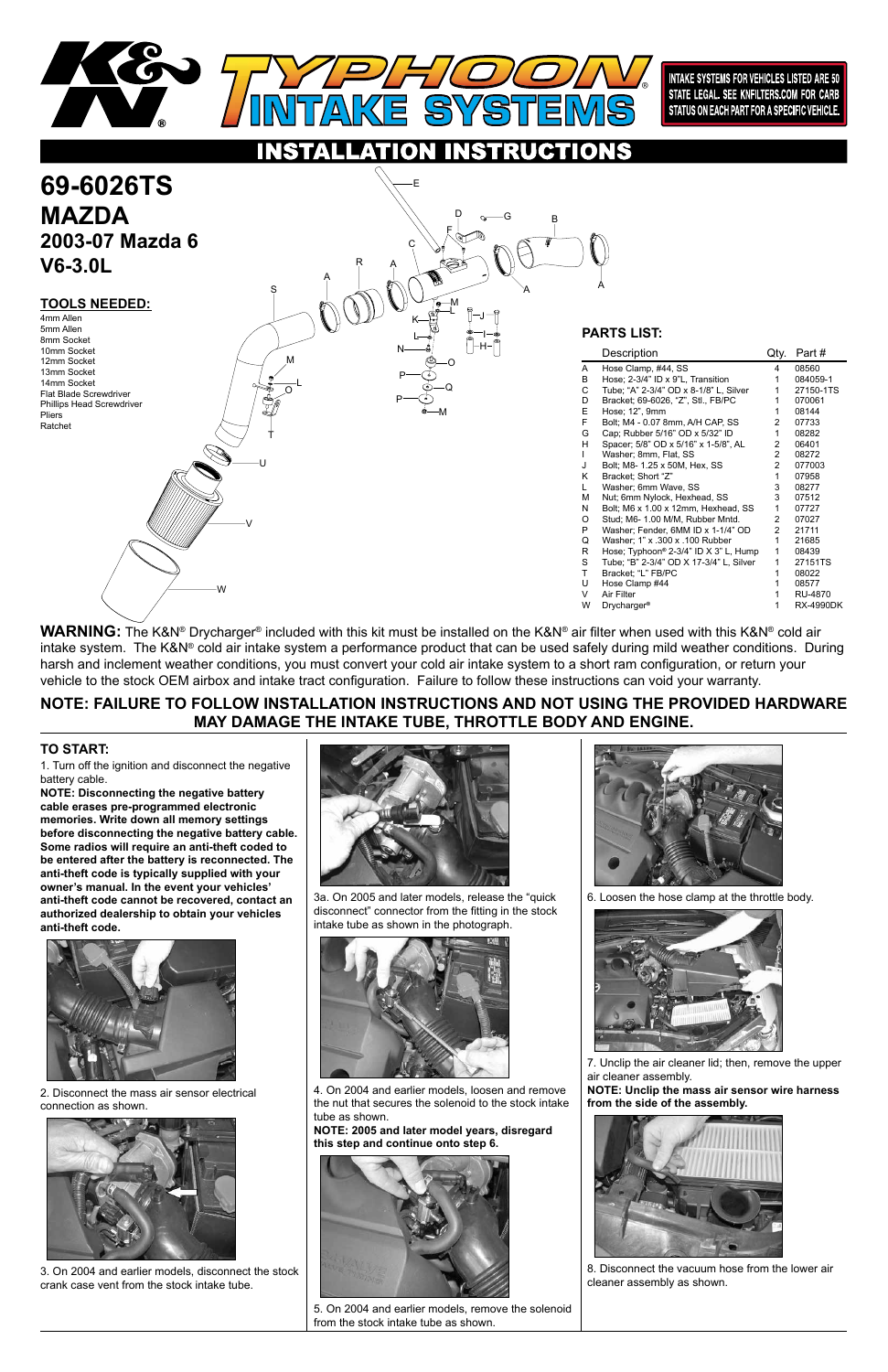## **Continued INSTALLATION INSTRUCTIONS**



9. Disconnect the solenoid electrical connection on the side of the lower air cleaner assembly as shown.



10. Pull firmly upwards to release the lower air cleaner assembly from the factory grommets.



11. Loosen and remove the two bolts that secure the air cleaner support bracket to the inner fender as shown.



12. Lift the vehicle and support it with jack stands, then remove the front driver side tire as shown.



13. Remove the screws and plastic rivets, then lower the inner fender valance as shown.



14. From underneath the vehicle loosen and remove the three nuts that secure the air intake resonator, then remove the resonator as shown.

**NOTE: K&N Engineering, Inc., recommends that customers do not discard factory air intake.**



15. Disconnect the vacuum hoses from the solenoid, then remove the solenoid from the side of the air cleaner assembly as shown.



23. Remove the stock rubber grommet from the tock air cleaner support bracket as shown.





16. Remove the two screws that secure the mass air sensor, then, remove the mass air sensor from the air cleaner lid as shown.



17. On 2004 and earlier models, remove the 90° vent fitting and rubber hose from the crank case vent hard line.



17a. On 2005 and later models, cut the crank case vent hard line just behind the "quick disconnect" fitting.



18. Install the provided "Z" bracket onto the throttle body using the stock bolt **NOTE: Torque the bolt to factory specs.**





19. Secure the solenoid to the "Z" bracket using the nut removed in step 4.



20. Remove the bolt that secures the ground block to the inner fender as shown.



21. Secure the solenoid from step 15 to the provided "L" bracket using the nut removed in step 15.



22. Secure the solenoid/bracket assembly to the threaded hole from step 21 using the provided rubber molunted stud.

**NOTE: The ground block should be mounted underneath the "L" bracket.**

24. Insert the provided rubber washer into the hole on the stock support bracket as shown.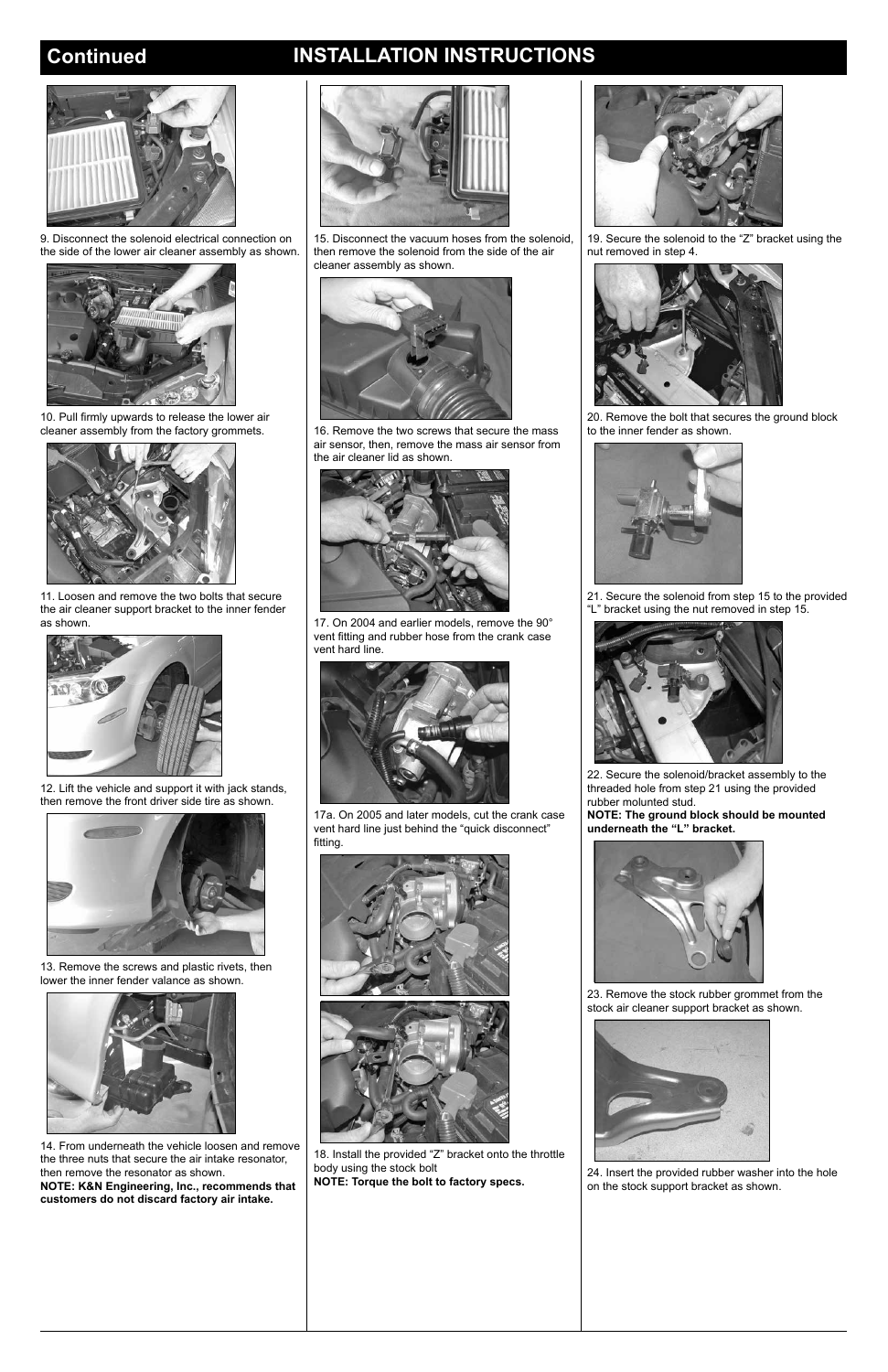# **Continued INSTALLATION INSTRUCTIONS**



25. Secure the rubber mounted stud to the support bracket using the provided fender washers and nylock nut as shown.



26. Install the provided spacers, washers and hex bolts into the holes on the stock support bracket as shown.



27. Secure the support bracket to the original threaded holes from step 11.



28. Remove the vacuum hose from the one way check valve as shown.



29. Install the provided rubber cap onto the check valve as shown.

30. Install the silicone hose and hose clamp onto the throttle body as shown.





31. Install the provided "Z" bracket onto the rubber mounted stud and secure with the provided hardware.



32. Install the stock mass air sensor into the adapter on the K&N® Typhoon® short ram tube and secure with the provided hardware.

**NOTE: Before installing the mass air sensor, inspect the inside of the tube for any debris, then clean the inside out with water and a towel. Inspect the tube one more time before proceeding to the next step.**



33. Install the hose clamp onto the silicone hose, then slide the short ram intake tube into the silicone hose. Do not tighten at this time.



34. Secure the short ram intake tube to the "Z" bracket using the provided hardware as shown in the photograph.



35. Slide the silicone hose onto the stock crank case vent hard line as shown.



36. Connect the crank case vent hose to the vent fitting on the K&N® intake tube as shown in the photograph.



37. Reconnect the solenoid electrical connection as shown.



38. Slide the silicone hump hose and hose clamps onto the K&N® cold air tube as shown.



39. Slide the cold air tube into the hole in the inner fender. Then line up the tube bracket with the rubber mounted stud as shown.



40. Secure the bracket to the rubber mounted stud using the provided hardware as shown.



41. Slide the silicone hump hose onto the short ram tube and tighten the hose clamps.





42. Install the K&N® Drycharger® onto the K&N® air filter as shown.

**NOTE: Drycharger® filter wrap; part number RX-4730DK is available to purchase separately. To learn more about Drycharger® filter wraps or look up color availability please visit http://www. knfilters.com®.**